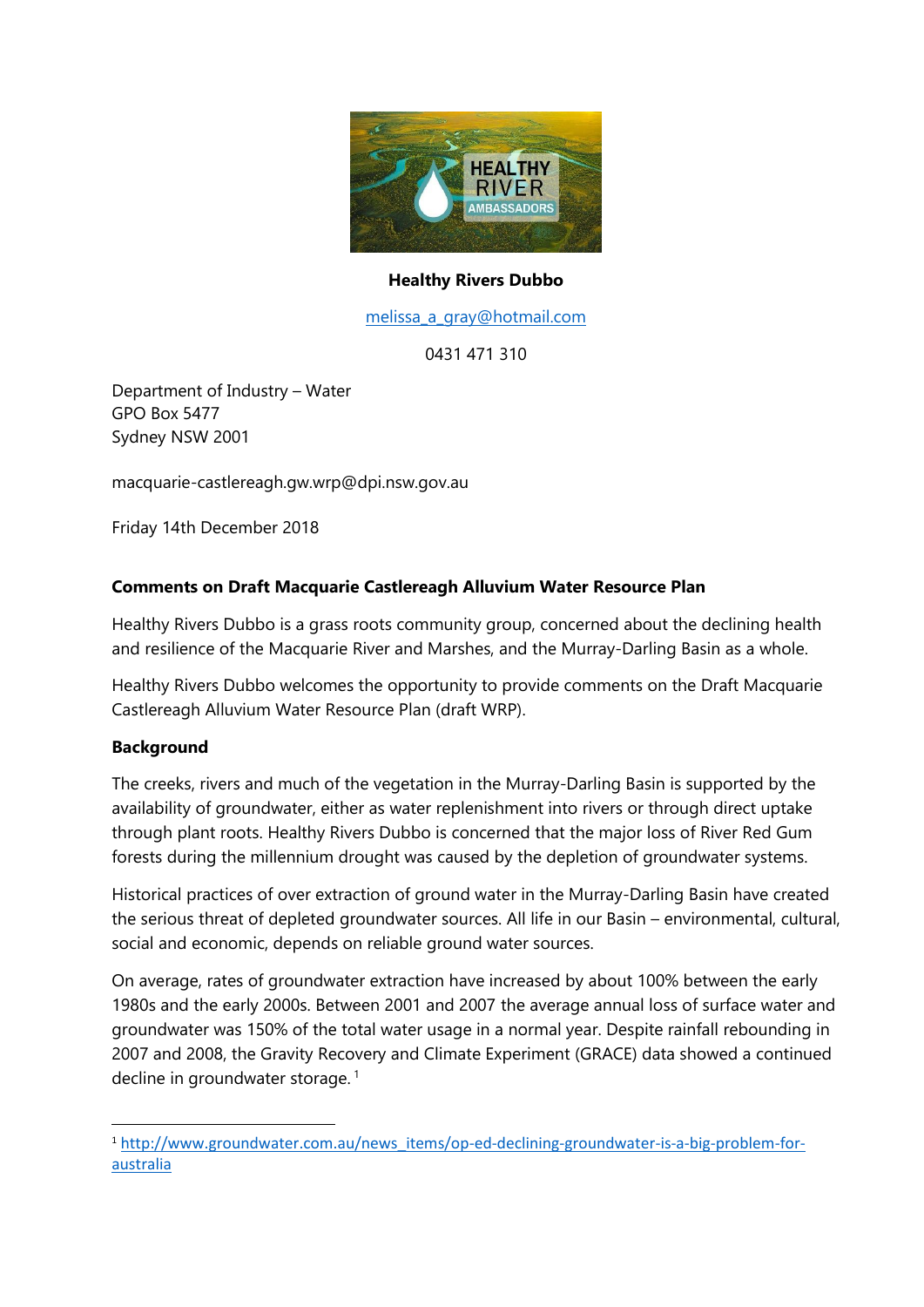Healthy Rivers Dubbo believes the Lower Macquarie is an over-allocated groundwater system that had experienced over extraction. Connectivity of the Lower Macquarie groundwater system with the Great Artesian Basin and surface flows of the Macquarie and Bogan Rivers is a significant issue that needs more assessment.

## **Proposed Rule Changes**

# **1. Variable Rule**

Healthy Rivers Dubbo objects to the proposed variable rule for the Macquarie Castlereagh Alluvium systems that locks in the 20% limit of change to the Sustainable Diversion Limit (SDL) as a right.

We interpret this rule change as allowing irrigators to access up to 20% over the SDL as a right in dry years, while reducing the take to 80% of SDL in wet years. We wonder how this change could, in any light, be seen to advantage the environment. This rule relates entirely to irrigator behaviour between wet and dry years and would play no role in managing risk or protecting planned environmental water in the Macquarie Castlereagh Alluvium.

If this were allowed to happen, the increased extraction from ground water sources in dry times (and we can expect even more dry years in our changing future), will cause the aquifers to lower, becoming more hydraulically disconnected from surface water – particularly in the over allocated Lower Macquarie.

This proposed rule change would significantly reduce the availability of planned environmental water to support Groundwater Dependent Ecosystems during dry times.

This proposed rule will not manage the risks associated with climate change. As the years become dryer, the extraction of SDL plus 20% take will become more the norm than the exception.

We believe this proposed rule change paves the way for further permanent drawdown of aquifers. The permanent drawdown of the water source is a direct reduction in planned environmental water. This would be a perverse outcome for a WRP.

## **2. Removal of protection of recharge**

**.** 

Healthy River Dubbo does not support the proposed rule change for the protection of planned environmental water by removing the reference to recharge.

The actual volume of planned environmental water has already decreased in these groundwater systems. The timing of the availability of planned environmental water is critical during dry periods and the protection of a percentage of recharge is an important factor in protecting the integrity and water levels in alluvial aquifer systems.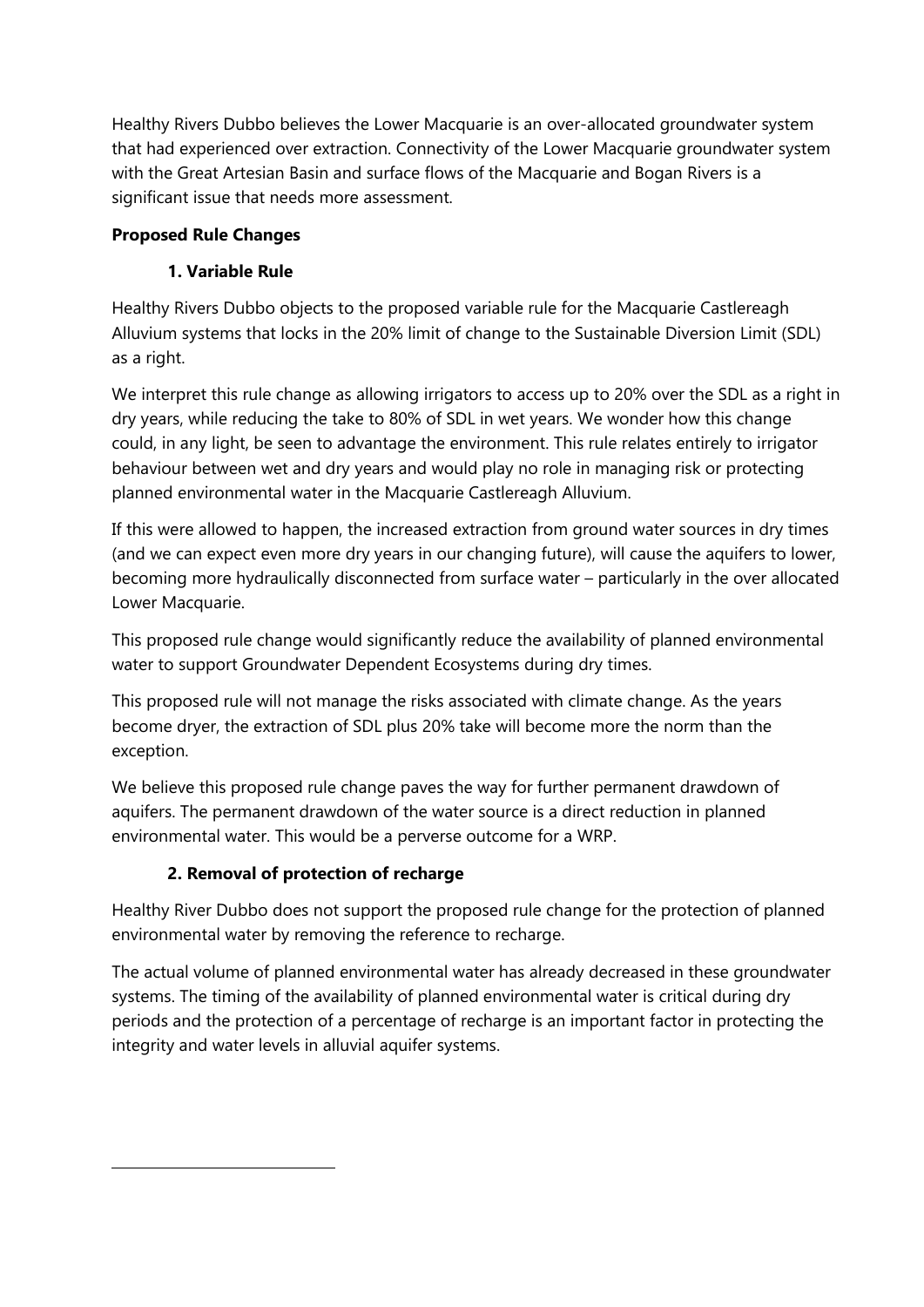While this change has been presented as merely a change of definition, not effecting the volume of environmental water, we question this assumption and ask why it is necessary to change the definition of recharge, if not to erode protection of environmental water.

## **3. Increase in time period for LTAAEL compliance**

Healthy Rivers Dubbo does not support the proposal to increase the time period over which compliance to the LTAAEL in the Lower Macquarie Alluvium system is assessed from three years to five years to provide consistency across water sources.

The social licence of the irrigation industry has been adversely effected in the last year and a half, as allegation of serious levels of water theft have come to light, and several court cases have been instigated. The community needs to be reassured that water is not being stolen, the only way to do that is with more regular compliance checks.

Healthy Rivers Dubbo considers that consistency of compliance to LTAAEL should be a three year rolling average across all water sources. This will give much greater assurance that planned environmental water is protected.

#### **Risk Assessment**

The Risk Assessment for the Macquarie Castlereagh Alluvium Water Resource Plan Area Schedule D identifies many high not tolerable and medium not tolerable risks to the alluvium:

- Risks to structural integrity of the groundwater system in Lower Macquarie Zone 1 and the Upper Macquarie are considered High not tolerable. Risks in Lower Macquarie Zone 2 and the Cudgegong are medium not tolerable.
- Risk of local drawdown reducing groundwater access by consumptive users in Lower Macquarie Zone 1, Lower Macquarie Zone 2, Lower Macquarie Zone 3 and Upper Macquarie Alluvium are currently High not tolerable. In Lower Macquarie Zone 4, Lower Macquarie Zone 6, Coolaburragundy-Talbragar and Cudgegong are medium not tolerable.
- Risk of climate change reducing recharge and groundwater availability in the Bell Valley and Cudgegong is considered high not tolerable. In Lower Macquarie Zone 1, Upper Macquarie and Coolaburragundy-Talbragar risks are considered medium not tolerable.
- Risks of growth in basic landholder rights reducing groundwater availability is in tolerable range in only 3 of the 11 areas covered by this draft WRP, 6 of these 11 areas being considered high risk not tolerable. Healthy Rivers Dubbo is very alarmed at these existing elevated risks.
- Risk of growth in local water utilities reducing groundwater availability in the Bell Valley, Coolaburragundy-Talbragar and Cudgegong is considered High not tolerable, and in the Lower Macquarie zone 1 and Upper Macquarie considered medium not tolerable.
- The risk of irrigation efficiency and improved water delivery reducing recharge is not tolerable in the Lower Macquarie Zone 1, the Upper Macquarie, Bell Valley, Coolaburragundy-Talbragar and Cudgegong. Healthy Rivers Dubbo is very concerned that further pipelines on our river would cause severe reductions in the availability of recharge water.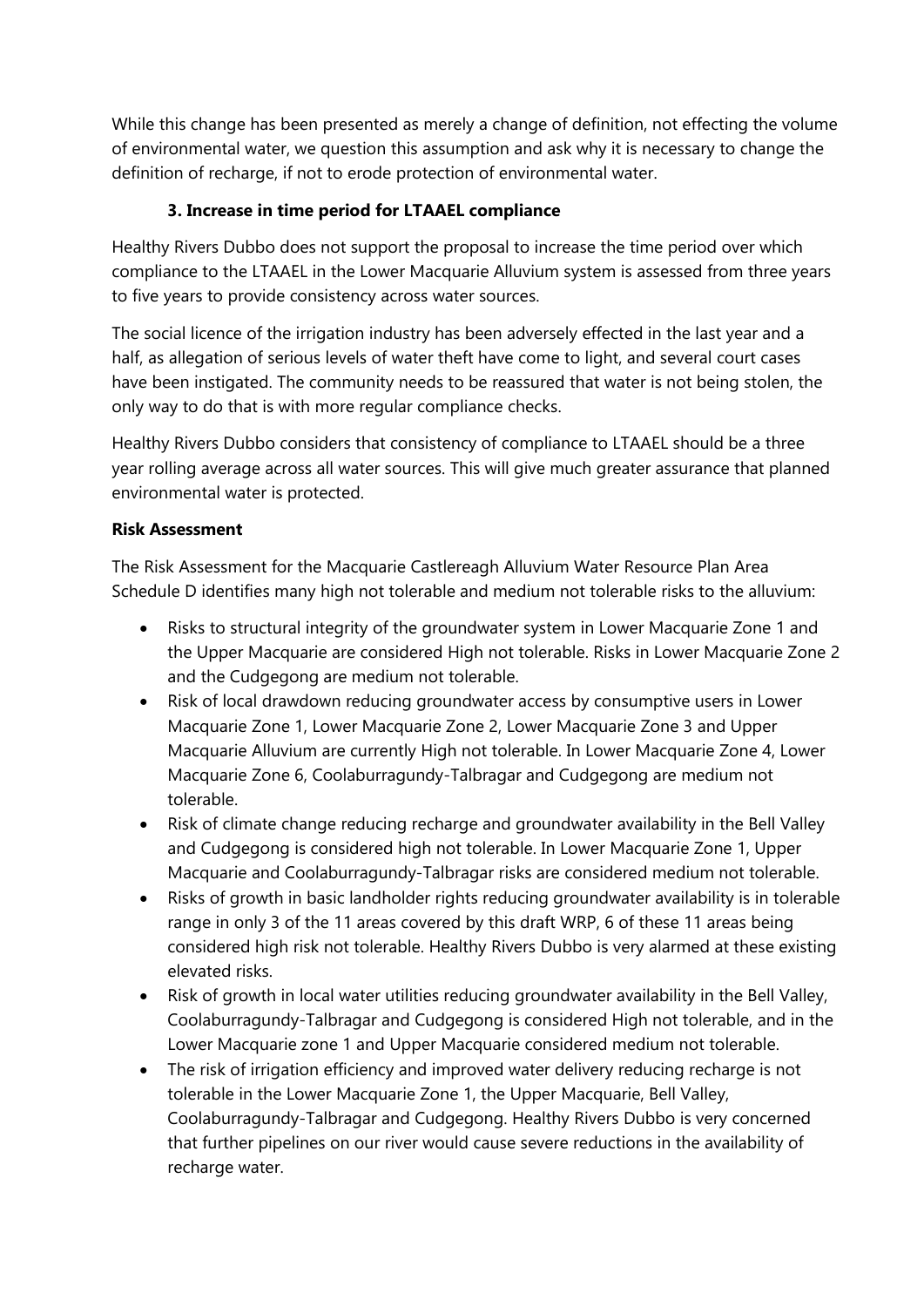- Risks of groundwater extraction causing local drawdown impacting Groundwater Dependent Ecosystems is intolerably high in the Lower Macquarie Zone 1, Lower Macquarie Zone 3, Lower Macquarie zone 4, Lower Macquarie zone 6, Upper Macquarie and Coolaburragundy-Talbragar.
- The risk of groundwater extraction causing local drawdown impacting instream ecological values is medium not tolerable in 4 of the 6 Lower Macquarie zones.
- The risk of climate change reducing recharge and groundwater availability impacting groundwater Dependent Ecosystems is considered high not tolerable in the Bell Valley.
- Risk of climate change reducing recharge and groundwater availability impacting instream ecological values is considered medium not tolerable in the Bell Valley and Cudgegong.

Healthy Rivers Dubbo is alarmed at the number of risks to groundwater in the Macquarie Castlereagh area covered by this draft WRP that are currently considered intolerable by the NSW Government.

We believe the rule changes proposed in this draft plan will not address this risks, but that they will in actual fact exacerbate many of them.

#### **Risk Assessment Pathway**

The 'Risk Treatment Pathway' is inadequate to address the high number of currently intolerably high risks.

The strategies for managing intolerably high risks amount to little more than to limit total water extraction and manage the local rate of groundwater extraction. This strategy is not explained, nor is it supported by the variable rule change that will increase the level of take in dry years.

In the Risk Assessment and the NSW Groundwater Environmental Monitoring, Evaluation and Reporting Plan there is no clear reference to triggers that would elicit strategies to address risk. Not only are the strategies to address risk vague and broad, the pathway to their activation is not clearly expressed.

This plan needs a strong mechanism where feedback from monitoring and evaluation triggers a change in management that will reduce risks. We suggest another column be added to the risk assessment that informs when to respond where monitoring and evaluation shows activities are exacerbating risks, and how quickly action should be taken to reverse direction away from risk.

Given the shocking prevalence of high and medium risks in the Macquarie Castlereagh Alluvium that currently exist, Healthy Rivers Dubbo believes the strategies to address risk (listed below) in all 'not tolerable' areas be applied immediately:

- 1. Limit total water extraction (basic rights and groundwater take) within each groundwater source/SDL resource unit to predetermined sustainable levels.
- 2. Manage the location and rate of groundwater extraction at a local scale within water sources and SDL management units to prevent or manage localised drawdown related impacts.

## **Climate Change**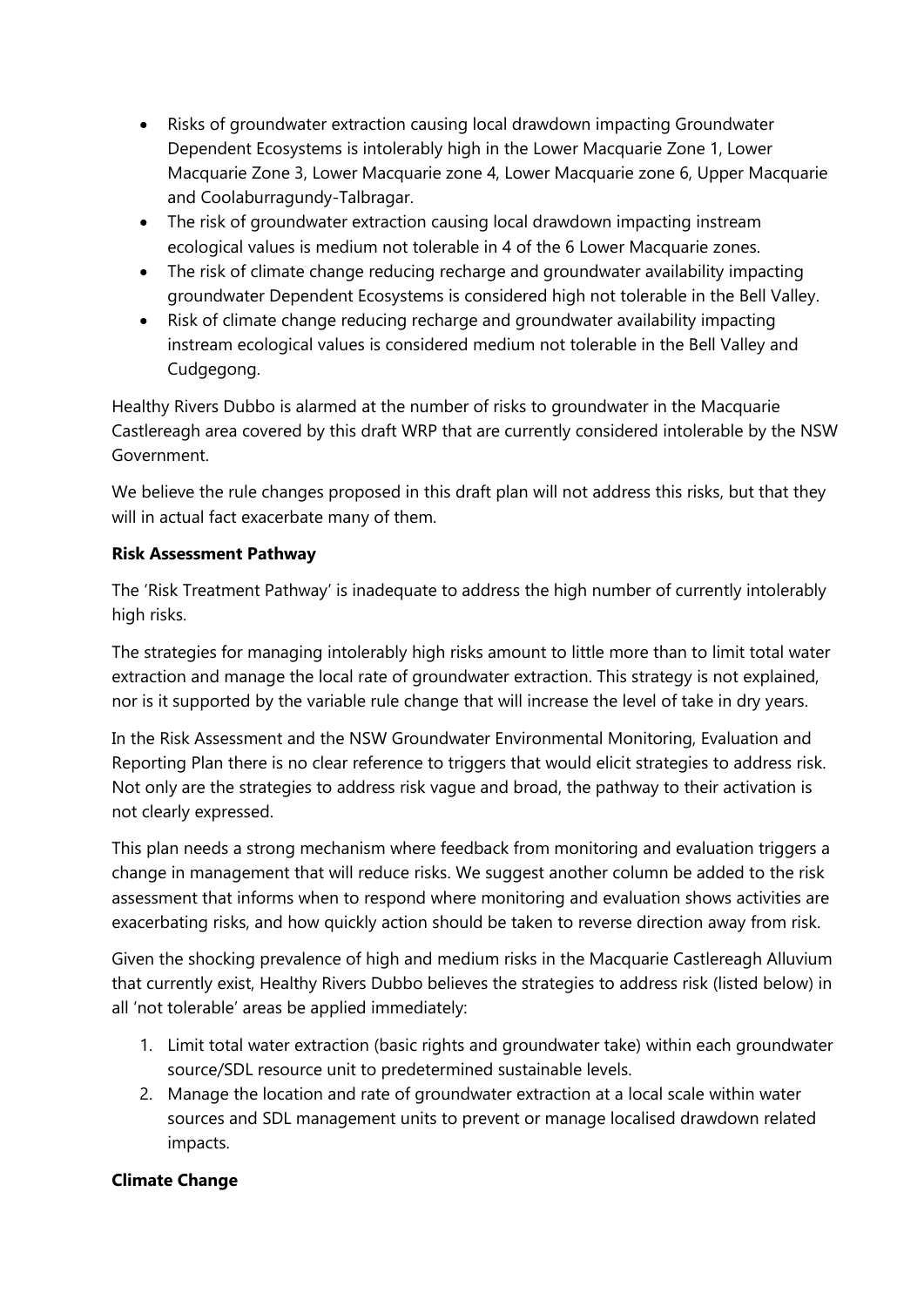Climate Change is not adequately addressed in this risk assessment. A mere 'wait and see what happens, then update the SDL in 10 years' approach falls well short of responsible government response in our opinion. The impacts of climate change are here, droughts will be more severe, as we are seeing currently.

As detailed in the NASA report referenced in this article<sup>2</sup> on the groundwater.com.au website, we know that even after the rains return after drought, groundwater reserves continue to fall in successive years. A lot more research is needed into the behaviour of groundwater sources to replenish themselves. A significant amount of caution is required with setting SDLs for groundwater, and we believe the risk assessment does not adequately reflect the risks.

## **Reporting**

We are alarmed at:

- The high number of risks classified as intolerable in our groundwater area
- The inadequacy of the risk assessment to take climate change seriously
- The lack of description of the strategies to address risk
- The lack of triggers to enforce the strategies to address risk
- The variable rule that will allow 20% increase of SDL in dry years to become a right

Given the points above, we would consider a need to bring all the reporting requirements down from 5 years to 3 years, in line with our recommendation above that compliance to the LTAAEL be assessed on a 3 year basis, not 5 years.

Healthy River Dubbo believes it is essential that reporting include what actions have been taken each year to reduce the risks to our aquifers that currently exist, may develop, or may worsen.

## **Conclusion**

 $\overline{\phantom{a}}$ 

The development of Water Resource Pans (WRPs) is not intended to be merely an extra layer of bureaucracy overlaying the indoctrination of historical over extraction. Rather, the WRPs are to be the tool that the Murray-Darling Basin Plan uses to change behaviour and actually protect the environment.

It is fundamental that each water resource plan not compromise ground water dependent assets, nor the connectivity between groundwater and surface water (as per Basin Plan 10.19 – 10.21 including "A water resource plan must be prepared having regard to whether it is necessary for it to include rules which ensure that, for groundwater that has a significant hydrological connection to surface water, the operation of the plan does not compromise the meeting of environmental watering requirements (for example, base flows).")

We interpret the proposed changes to the water sharing rules for the ground water sources of the Macquarie and Castlereagh will increase take, reduce the monitoring of take, lower the

<sup>&</sup>lt;sup>2</sup> [http://www.groundwater.com.au/news\\_items/op-ed-declining-groundwater-is-a-big-problem-for](http://www.groundwater.com.au/news_items/op-ed-declining-groundwater-is-a-big-problem-for-australia)[australia](http://www.groundwater.com.au/news_items/op-ed-declining-groundwater-is-a-big-problem-for-australia)